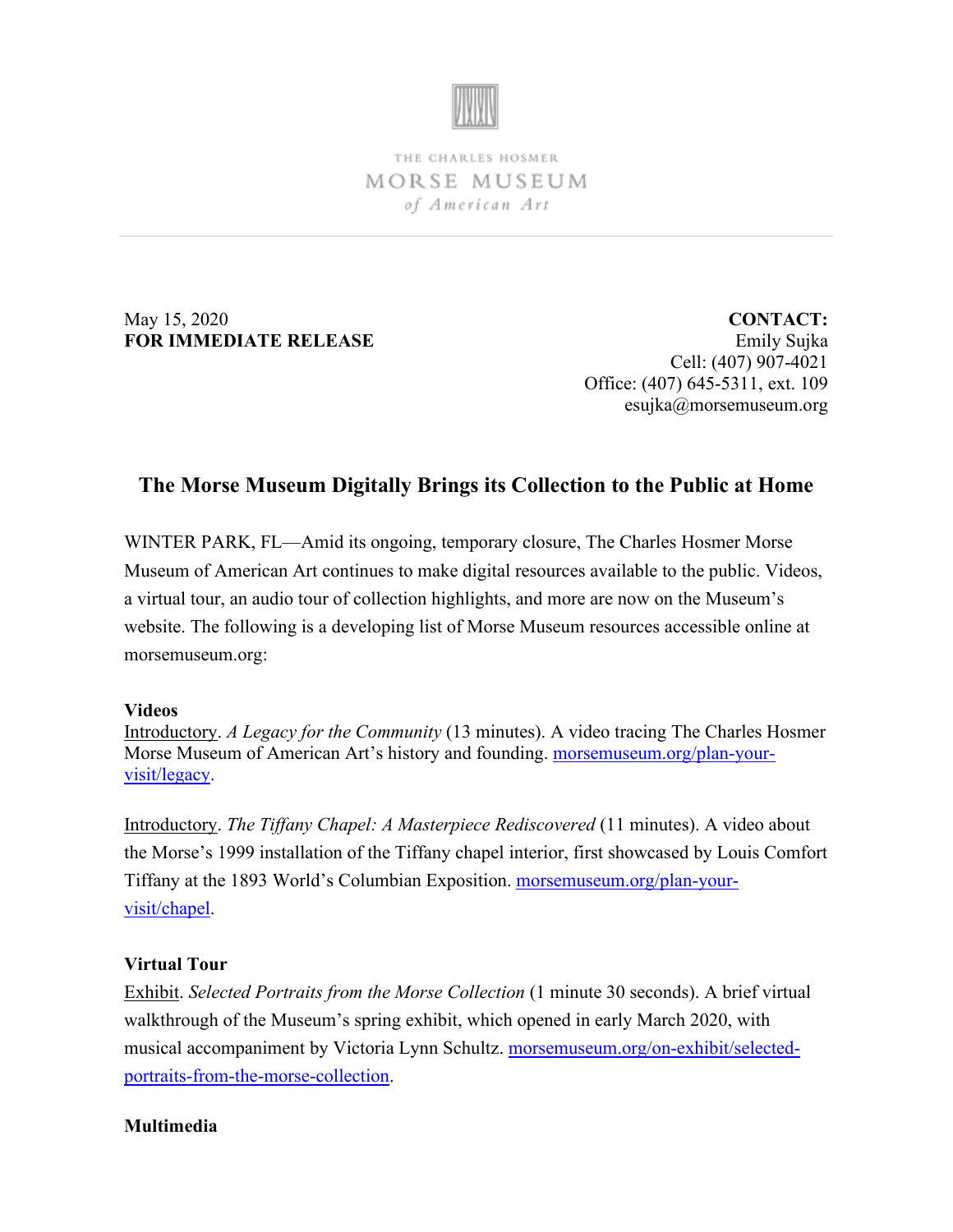Audio Tour. Explore highlights from the Morse's rich collection online via the Museum's popular audio tour. Stops along the audio tour include narrations and insights from Museum staff on leaded-glass windows, paintings, pottery, lamps, and more. [morsemuseum.org/collection-highlights/audio-tour.](http://www.morsemuseum.org/collection-highlights/audio-tour)

Object Guides. PDF versions of the Museum's object gallery guides can be viewed online and printed at home. These guides contain information, including directional images, on all objects in past and present exhibitions. [morsemuseum.org/on-exhibit.](http://www.morsemuseum.org/on-exhibit)

Louis Comfort Tiffany Chronology. Navigate the chronological listing of the known facts about Louis Comfort Tiffany (1848–1933). The interactive Tiffany chronology spans from the birth of Tiffany's grandfather in 1777 through present day and is compiled from various sources including books, articles, contemporaneous accounts and records, as well as the Morse Museum's archival materials. [morsemuseum.org/chronology.](http://www.morsemuseum.org/chronology)

The Morse actively posts images and information about featured works of art on Facebook, Instagram, Pinterest, and Twitter.

The Morse Museum and Museum Shop closed to the public on Friday, March 13. The Museum is diligently monitoring coronavirus developments as reported by the Centers for Disease Control and Prevention (CDC), the Florida Department of Health (FDOH), and other agencies. The decision to reopen the Morse Museum will be formally announced once public safety can be assured.

For more information and updates about the Morse Museum, please visit [morsemuseum.org](http://www.morsemuseum.org/) or call 407-645-5311. The general public can also reach the Morse Museum by emailing [information@morsemuseum.org](mailto:information@morsemuseum.org) or directly messaging the Museum through its social media channels.

The Morse Museum is home to the world's most comprehensive collection of works by American designer and artist Louis Comfort Tiffany (1848–1933), including the chapel interior he designed for the 1893 World's Columbian Exposition in Chicago and art and architectural objects from Tiffany's celebrated Long Island home, Laurelton Hall. The Museum's holdings also include American art pottery, late 19th- and early 20th-century American painting, graphics, and decorative art.

Located at 445 N. Park Avenue, the Museum is owned and operated by the Charles Hosmer